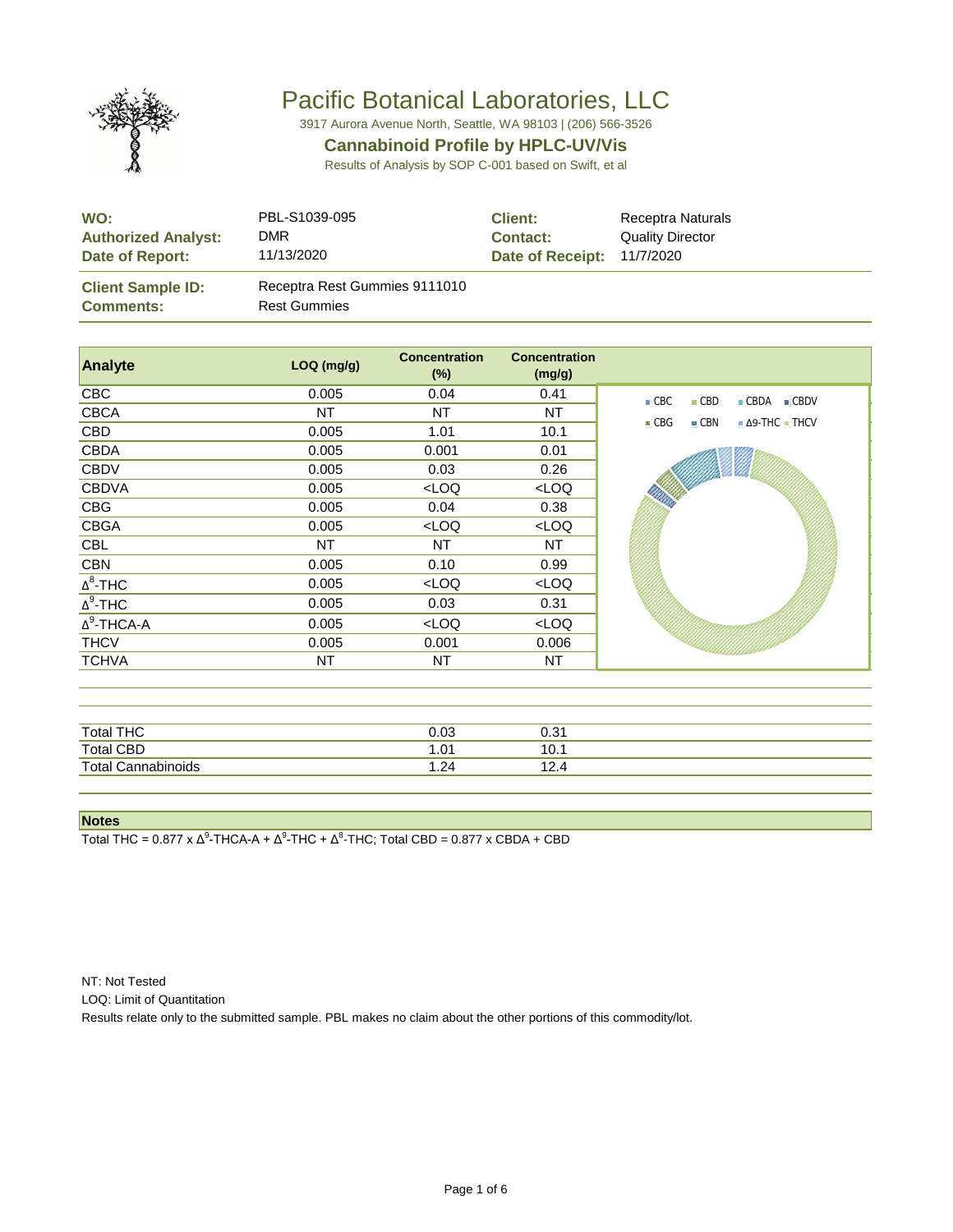

3917 Aurora Avenue North, Seattle, WA 98103 | (206) 566-3526

#### **Residual Solvents Screen by HS-GC-FID**

Results of Analysis by SOP C-002 based on FET-HS

| WO:                                          | PBL-S1039-095                                        | <b>Client:</b>   | Receptra Naturals       |
|----------------------------------------------|------------------------------------------------------|------------------|-------------------------|
| <b>Authorized Analyst:</b>                   | AGO                                                  | <b>Contact:</b>  | <b>Quality Director</b> |
| Date of Report:                              | 11/13/2020                                           | Date of Receipt: | 11/7/2020               |
| <b>Client Sample ID:</b><br><b>Comments:</b> | Receptra Rest Gummies 9111010<br><b>Rest Gummies</b> |                  |                         |

| <b>Analyte</b> | LOQ (ppm) | Limit (ppm) | <b>Concentration (ppm)</b>       | <b>Status</b> |
|----------------|-----------|-------------|----------------------------------|---------------|
| <b>Butane</b>  | 100       | 100         | <loq< td=""><td>Pass</td></loq<> | Pass          |
| Ethanol        | 50        | 200         | 266                              |               |
| Heptane        | 50        | 100         | <loq< td=""><td>Pass</td></loq<> | Pass          |
| Propane        | 100       | 100         | <loq< td=""><td>Pass</td></loq<> | Pass          |

LOQ: Limit of Quantitation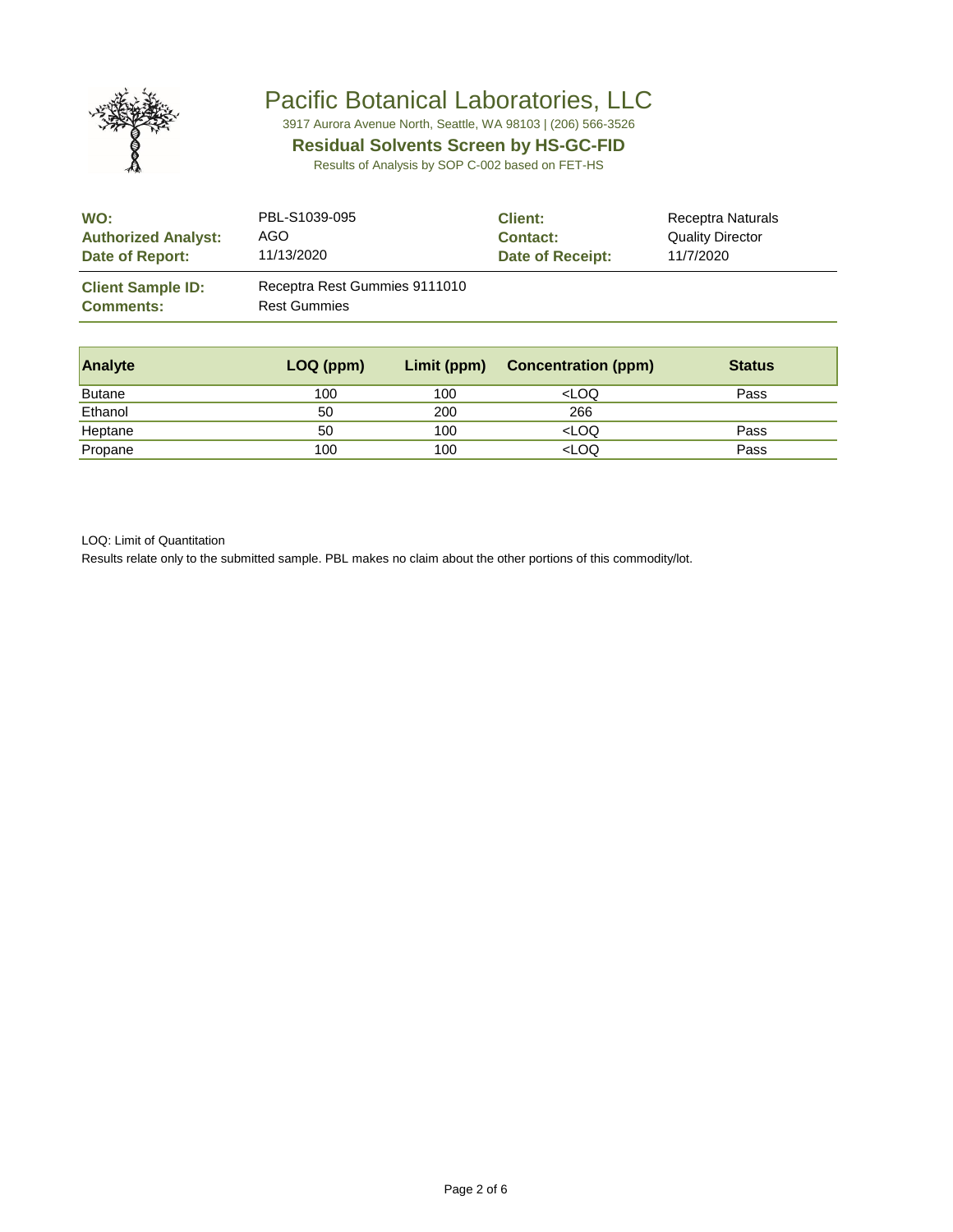

3917 Aurora Avenue North, Seattle, WA 98103 | (206) 566-3526

### **Heavy Metal Results by ICP-MS**

Results of Analysis by SOP I-004 based on AOAC 2013.06

| WO:                                          | PBL-S1039-095                                        | <b>Client:</b>   | Receptra Naturals       |
|----------------------------------------------|------------------------------------------------------|------------------|-------------------------|
| <b>Authorized Analyst:</b>                   | DG                                                   | <b>Contact:</b>  | <b>Quality Director</b> |
| Date of Report:                              | 11/20/2020                                           | Date of Receipt: | 11/7/2020               |
| <b>Client Sample ID:</b><br><b>Comments:</b> | Receptra Rest Gummies 9111010<br><b>Rest Gummies</b> |                  |                         |

| <b>Analyte</b> | LOQ (ppb) | Limit (ppb) | <b>Concentration (ppb)</b>       | <b>Status</b> |
|----------------|-----------|-------------|----------------------------------|---------------|
| Arsenic        | 50        | 50          | <loq< td=""><td>Pass</td></loq<> | Pass          |
| Cadmium        | 50        | 50          | <loq< td=""><td>Pass</td></loq<> | Pass          |
| Lead           | 50        | 200         | <loq< td=""><td>Pass</td></loq<> | Pass          |
| Mercury        | 50        | 50          | <loq< td=""><td>Pass</td></loq<> | Pass          |

LOQ: Limit of Quantitation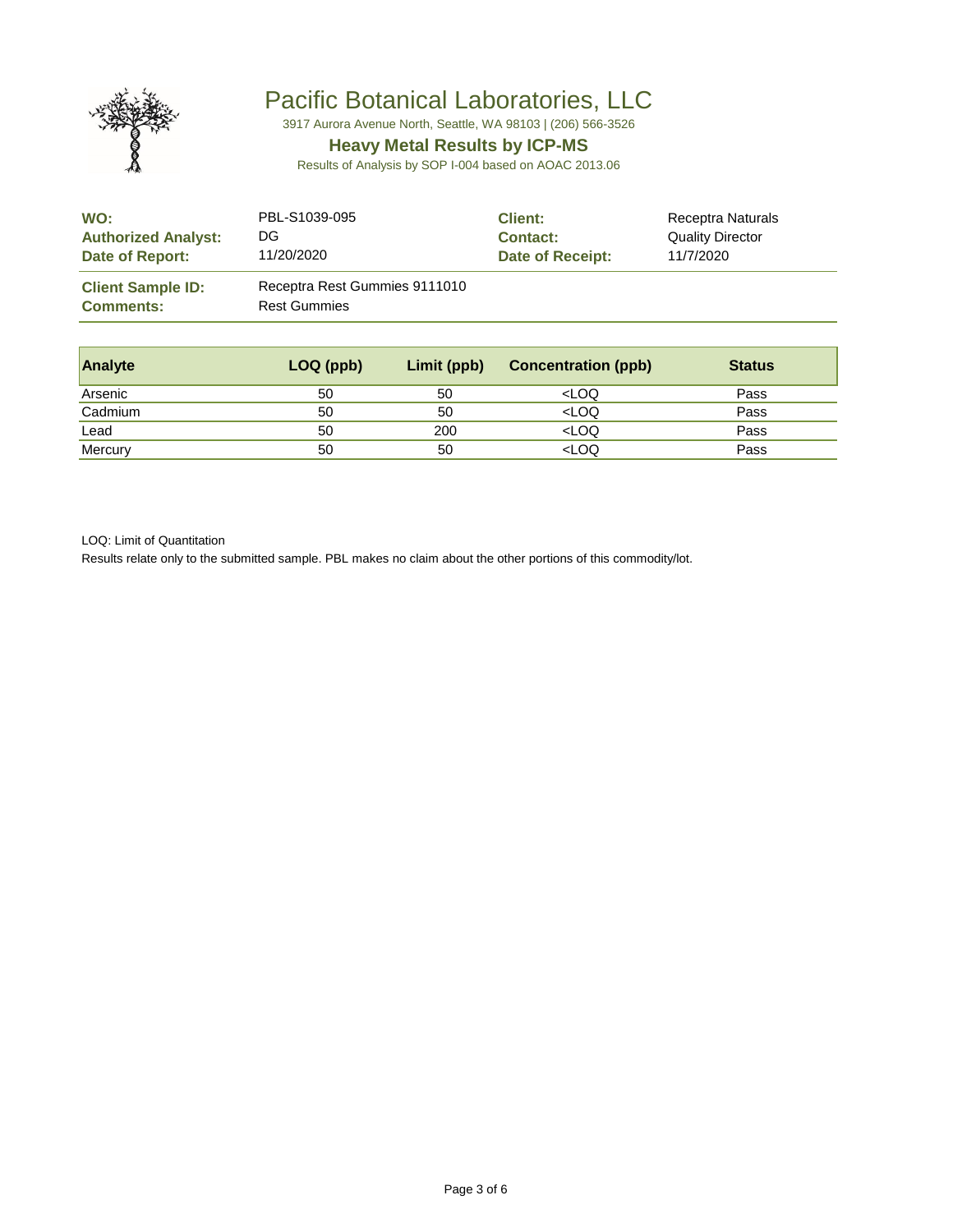

3917 Aurora Avenue North, Seattle, WA 98103 | (206) 566-3526

### **Mycotoxins by LC-MS/MS**

Results of Analysis by SOP C-004

| WO:                                          | PBL-S1039-095                                        | <b>Client:</b>   | Receptra Naturals       |
|----------------------------------------------|------------------------------------------------------|------------------|-------------------------|
| <b>Authorized Analyst:</b>                   | DMR                                                  | <b>Contact:</b>  | <b>Quality Director</b> |
| Date of Report:                              | 11/20/2020                                           | Date of Receipt: | 11/7/2020               |
| <b>Client Sample ID:</b><br><b>Comments:</b> | Receptra Rest Gummies 9111010<br><b>Rest Gummies</b> |                  |                         |

| <b>Analyte</b>          | LOQ (ppb) | Limit (ppb) | <b>Concentration (ppb)</b>       | <b>Status</b> |
|-------------------------|-----------|-------------|----------------------------------|---------------|
| Aflatoxin B1            | 2         |             | <loq< td=""><td>Pass</td></loq<> | Pass          |
| Aflatoxin B2            | ົ         |             | <loq< td=""><td>Pass</td></loq<> | Pass          |
| Aflatoxin G1            | っ         |             | <loq< td=""><td>Pass</td></loq<> | Pass          |
| Aflatoxin G2            | 2         |             | <loq< td=""><td>Pass</td></loq<> | Pass          |
| <b>Total Aflotoxins</b> | 8         | 12          | <loq< td=""><td>Pass</td></loq<> | Pass          |
| Ochratoxin A            | ⌒         | 12          | <loq< td=""><td>Pass</td></loq<> | Pass          |

LOQ: Limit of Quantitation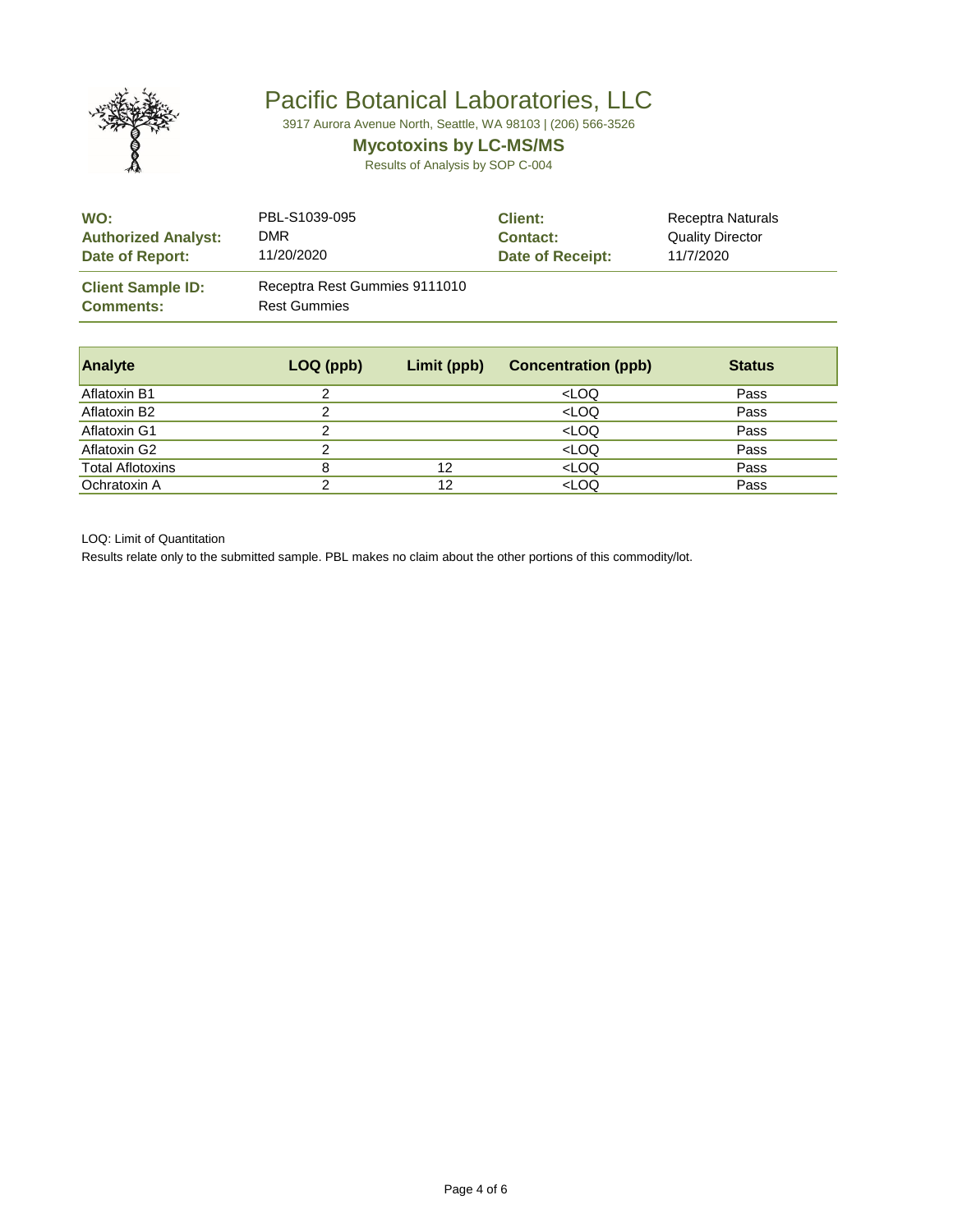

3917 Aurora Avenue North, Seattle, WA 98103 | (206) 566-3526

### **Microbiological Results**

Results of Analysis by SOP MB-001 and MB-491.01 based on Microfilm and PCR

| WO:                                          | PBL-S1039-095                                        | <b>Client:</b>   | Receptra Naturals       |
|----------------------------------------------|------------------------------------------------------|------------------|-------------------------|
| <b>Authorized Analyst:</b>                   | TJC.                                                 | <b>Contact:</b>  | <b>Quality Director</b> |
| Date of Report:                              | 11/10/2020                                           | Date of Receipt: | 11/7/2020               |
| <b>Client Sample ID:</b><br><b>Comments:</b> | Receptra Rest Gummies 9111010<br><b>Rest Gummies</b> |                  |                         |

| <b>Analyte - Quantitative</b>                  | LOQ (CFU/g) | Limit (CFU/g) | <b>Result (CFU/g)</b>            | <b>Status</b> |
|------------------------------------------------|-------------|---------------|----------------------------------|---------------|
| <b>Bile-Tolerant Gram</b><br>Negative Bacteria | 10          | 50            | <loq< td=""><td>Pass</td></loq<> | Pass          |
| Yeast & Mold                                   | 10          | 500           | <loq< td=""><td>Pass</td></loq<> | Pass          |

| <b>Analyte - Qualitative</b> | LOQ                         | <b>Result</b> | <b>Status</b> |
|------------------------------|-----------------------------|---------------|---------------|
| Aspergillus                  | Negative or Positive/1 gram | Negative/gram | Pass          |
| E. Coli                      | Negative or Positive/1 gram | Negative/gram | Pass          |
| Salmonella                   | Negative or Positive/1 gram | Negative/gram | Pass          |

LOQ: Limit of Quantitation